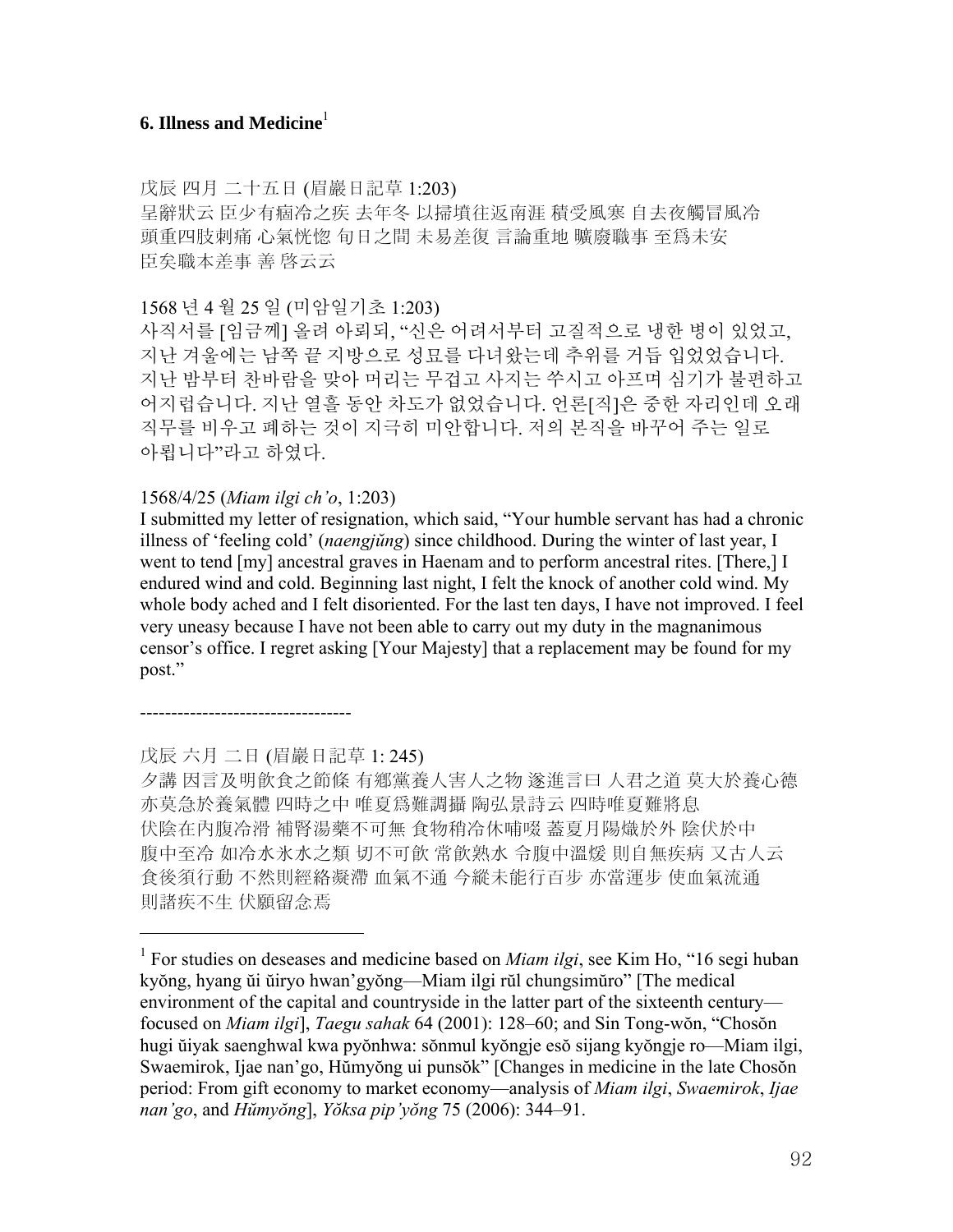### 1568 년 6 월 2 일 (미암일기초 1:245)

저녁 강론에, <명음식지절(음식에 대해 설명하는 조항)> 조항에 대해 언급하였는데, 고을에서 사람을 보양하고 해치는 음식물에 대한 것이 있는데, [내가] 드디어 나아가 말씀드리기를, "임금의 도는 마음의 덕을 기르는 것보다 더 큰 것이 없고, 또 기체를 잘 기르는 것보다 더 급한 것이 없습니다. 네 계절 중에 오직 여름이 조섭하기가 어려우니, 도홍경의 시에

- 사시에 오직 여름이 섭양하기 어려우니
- 엎드린 음이 뱃속에 있어 배가 차갑고 설사를 잘한다
- 신장을 보호하는 탕약이 없을수 없으며
- 음식물중 조금 찬 것은 마시거나 먹지 말게나

라고 하였으니, 대개 여름은 밖으로는 양이 성하고 음은 내 몸속에 도사리고 있어서, 뱃속이 지극히 냉하니, 냉수와 빙수와 같은 것은 절대 마셔서는 안되고, 늘 숭늉을 마셔서 뱃속을 따뜻하게 하면 저절로 질병이 없어질 것입니다. 또 옛 사람이 이르기를, '식사한 후에는 반드시 걸어야 한다. 그렇지 않으면, 경락이 엉기고 막혀서 혈기가 통하지 않는다' 하였으니, 지금 많이 다니지는 못하시더라도 반드시 좀 걸어서 혈기가 통하게 하면 여러가지 병이 생기지 않을 것이니 유념하시기를 바라옵니다"라고 하였다.

#### 1568/6/2 (*Miam ilgi ch'o*, 1:245)

l

During the evening lecture for the king, [the discussion] reached the entry of "Explaining Ways of Drinking and Eating,"<sup>2</sup> in which [it talks about] things that benefit the people and those that harm the people in the countryside. Forthwith [I] beseeched the king saying, "As for the Way of the king, there is nothing more important than regulating your mind's virtue, and nothing more urgent than nourishing your inner energy (*ki*) and body. Of the four seasons, it is particularly summer during which it is difficult to keep the body healthy. The poem of Tao Hong-jing  $(456-536)^3$  says:

Of the four seasons, summer is when it is difficult to take care of the body. Cold energy is crouching in the stomach, making it easy to have stomach troubles

Absolutely necessary to protect the kidneys with a medical stew Must not drink or eat food that is cold.

In general, in the summer, hot energy is omnipresent outside the body, with the cold energy hiding inside, so the stomach gets cold. [Under these circumstances] things such as cold water and icy [foods] should never be consumed. Please always drink warm ricetea so as to keep your stomach warm. In this way, you will not develop any diseases. In addition, the people of ancient times said, 'You must move your body after having a meal.

<sup>2</sup> This entry is from the *Elementary Learning* (*Xiao xue*; *Sohak* in Korean, 小學). See Zhu, Xi, *Xiao xue*, *naepy'ŏn*, *kwŏn* 3, *che* 6 *chang*. 3

 $3$  Tao Hong-jing was a renowned recluse of the Chinese Six Dynasties period, who was well versed in the three teachings, Confucianism, Buddhism, and Daoism.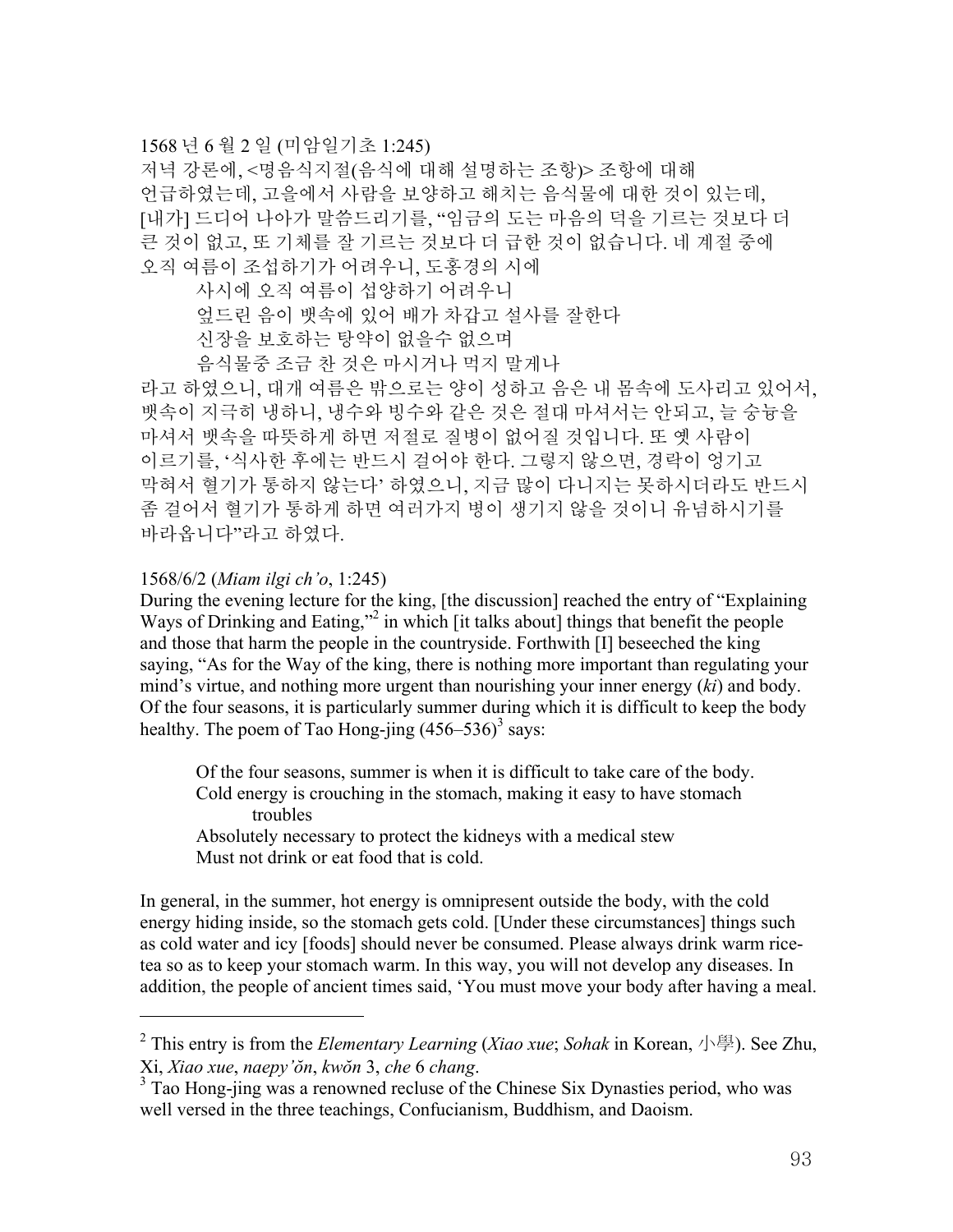If you don't, your veins and arteries will become clogged and your blood flow will not circulate properly.' Now even if you are not capable of taking one hundred steps [i.e., walking a long distance], you should move, even if only a little. This will make your blood flow circulate well so that you will not become ill. I prostrate myself and implore you to please consider these points."

-----------------------------------

#### 庚午 四月 二十九日 (眉巖日記草 2: 186)

名醫楊禮秀[주:壽]來 余所招也 余以肺熱 涎唾稠粘 而微渴證 求相當之藥 楊生曰 此心肺熱而微渴也 宜服降心湯 其方出得效方消渴門 所入材熟地黃· 白茯苓· 遠志· 天花粉· 甘草· 麥門冬等也 今加天門冬· 地骨皮· 五味子 每服水一升半 煎至一升 去滓微溫服 不拘時 不過十服 必見其效 又加五味子瓜蔞根人蔘固本元 其材則天門冬· 麥門冬· 熟地黃· 生乾地黃 各二兩 人蔘一兩 右末煉蜜爲丸 如桐子大 每服一錢半 日再次米飮呑下 一名二黃元云

#### 1570 년 4 월 29 일 (미암일기초 2:186)

명의 양예수가 왔는데 내가 불렀다. 내가 폐열이 있어 침을 흘리는데 빽빽하고 찐덕찐덕하고 또 약간 갈증이 있다. 이에 맞는 약을 구하고자 함이다. 양예수가 말하길, "이것은 심폐열로 갈증이 있는 것입니다. 마땅히 '강심탕'을 드셔야하는데 그 처방은 <<득효방>>의 <소갈문>에 나옵니다. 거기에 들어가는 약재는 숙지황, 백복령, 원지, 천화분, 감초, 맥문동 등입니다. 이것에 천문동, 지골피, 오미자를 더해 매번 물 한 되 반의 분량을 넣어 [끓여] 한 되가 될 때까지 달이도록 하십시오. 찌꺼기를 제거하고 약간 따끈할 때 복용하십시오. 시간에 구애받지 말고 열번 정도 복용한다면 반드시 그 효과를 얻을 것입니다. 또 오미자, 과루근, 인삼을 넣은 고본원이 있는데, 그 재료는 곧 천문동, 맥문동 , 숙지황 , 생건지황 각각 두 냥, 인삼 한 냥 입니다. 이상 [재료들을] 가루로 만들어 꿀에 섞어서 알약을 만들되, 오동나무 열매 크기 만하게 만드십시오. 매번 한 돈 반을 복용하고 하루에 두 차례에 걸쳐 미음과 함께 삼키십시오. 이것을 일명 '이황원'이라고 합니다."

### 1570/4/29 (*Miam ilgi ch'o*, 2:186)

 $\overline{a}$ 

A famous herbal doctor named Yang Ye-su  $(?) -1597)^4$  came because I invited him. I felt a burning sensation in my lungs, and my saliva felt thick and sticky. My throat felt dry, too. [Thus] I asked for some medicine for my symptoms. Yang Ye-su said, "You feel thirsty

<sup>&</sup>lt;sup>4</sup> Yang Ye-su was a royal physician during the reigns of kings Myŏngjong and Sŏnjo. His meticulous service enabled him to earn the junior second rank, an extraordinary achievement as a medical professional, which was looked downed upon by scholarofficials at the time. He participated in the compilation of *Tongŭi pogam* (Exemplars of Chosŏn Medicine), which began in 1596 but was completed in 1610 under the supervision of Hŏ Chun (1546–1615), another renowned medical specialist and a disciple of Yang Ye-su.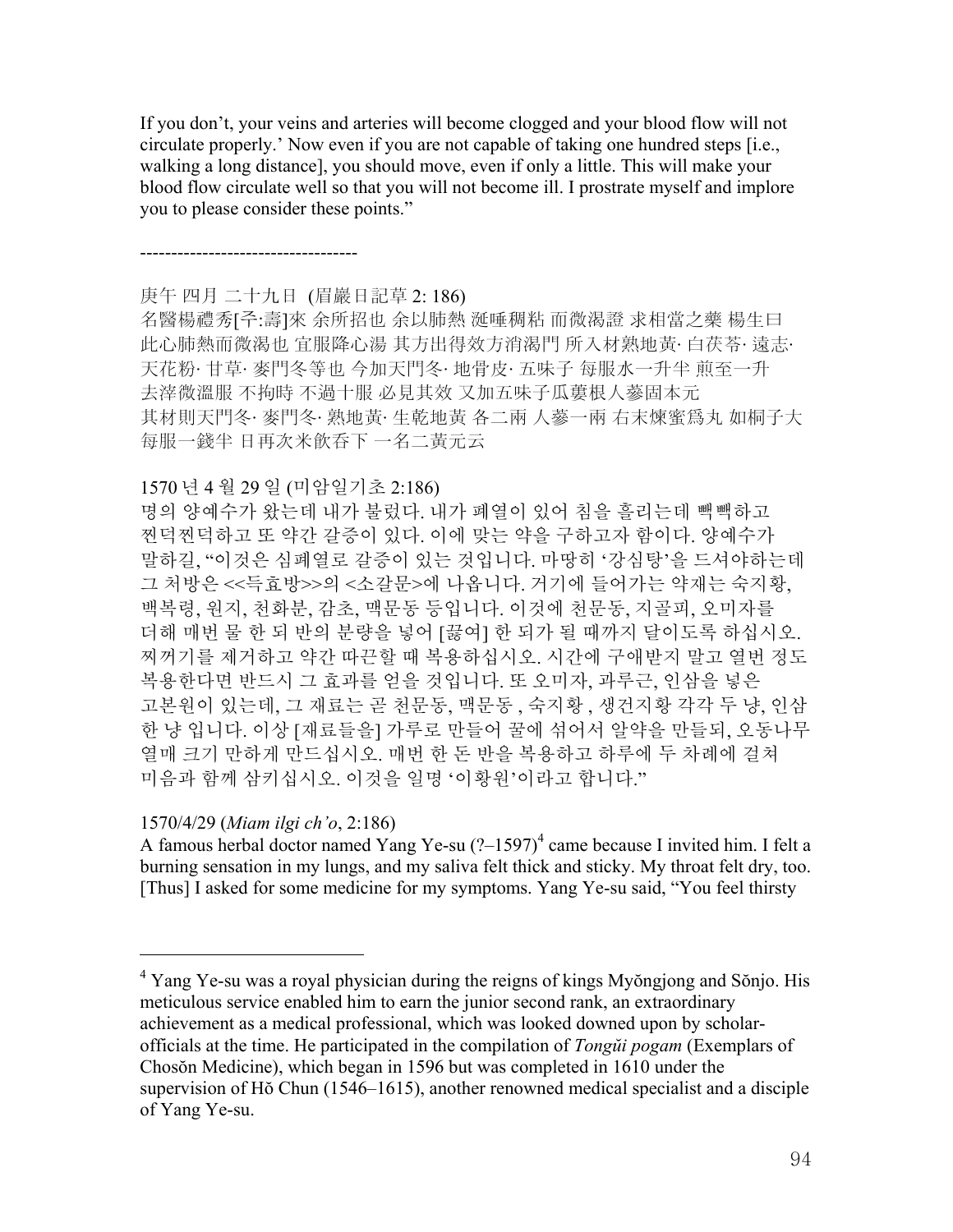because of fever in your heart and lungs. You must take '*kangsimt'ang*' medicine.<sup>5</sup> This prescription is from a chapter called *Xiao ke men* (Prescriptions to Resolve Thirsty Symptoms) in *De xiao fang* (Efficacious Prescriptions).<sup>6</sup> [*Kangsimt'ang*] is made of *sukchihwang,*<sup>7</sup> *paekpongnyŏng,* 8  *wŏnji,*<sup>9</sup> *ch'ŏnhwabun,*<sup>10</sup> *kamch'o,*<sup>11</sup> *maengmundong*, 12 etc. Please add *ch'ŏnmundong,*<sup>13</sup> *chigolp'i,*<sup>14</sup> and *omija*15 to this. Then, put them into one and a half *toe* of water and boil it until it is reduced to one *toe*. You must get rid of all the sediments and drink the liquid when it is warm. You will definitely feel better if you drink this about ten times whenever needed. There is another prescription called '*kobonwŏn*' 16 which has *omija*, *kwarugŭn*, 17 and *ginseng* in it. [*Kobonwŏn*] is made of two *yang* 18 of *ch'ŏnmundong, mangmundong, and saenggŏnjihwang*19and one *yang* of ginseng. Please grind them and add honey to roll them up into a ball that is about the size of a fruit from the paulownia tree. You should take one and a half *ton* of them twice a day with rice porridge. This is otherwise called '*ihwangwŏn*.'"<sup>20</sup>

l

<sup>&</sup>lt;sup>5</sup> *Kangsimt'ang* is a prescription that treats low energy and thirst due to heartburn and kidney malfunction.

<sup>6</sup> *De xiao fang* refers to *Shi yi de xiao fang* 世醫得效方 (Efficacious Prescriptions for Physicians), compiled by Wei Yi Lin 危亦林 in 1337. In Chosŏn Korea, its copy was published in 1425 with movable types and became a popular textbook for studying medicine and for the professional medical examinations.

<sup>7</sup> *Sukchihwang* are steamed roots of Chinese foxglove (*saengjihwang* 生地黃), used as a tonic medicine and for alkalosis.

<sup>8</sup> *Paekpongnyŏng* are brightly white roots of the glabrous greenbrier rhizome (*pongnyŏng* 茯芩), which are used as a diuretic and edema.

<sup>&</sup>lt;sup>9</sup> *Wŏnji* is the root of polygala tenuifolia (Chinese senega root), used as an expectorant and tonic medicine.

<sup>10</sup> *Ch'ŏnhwabun* is flour made from the root of trichosanthes kirilowii maximowicz, used to clear away heat and eliminate dampness, to stop a discharge from the womb, and to stop diarrhea.

<sup>&</sup>lt;sup>11</sup> *Kamch'o*, glycyrrhiza uralensis, has many uses in Korean medicine for digestive illness, various inflammations, eye trouble, contagious diseases, etc.

<sup>&</sup>lt;sup>12</sup> *Maengmundong*, liriope platyphylla, is also called "snake's beard." Its roots are used as an antiphlogistic, expectorant, and tonic medicine.

<sup>13</sup> *Ch'ŏnmundong*, asparagus cochinchinensis, is used as a diuretic and tonic medicine.

<sup>14</sup> *Chigolp'i* is dried root bark of the *kugija* tree (lycium chinense), which is used as a tonic medicine.

<sup>&</sup>lt;sup>15</sup> *Omija*, schizandra chinensis, also called "eastern prince," is used for various symptoms in the heart and liver, and to relieve thirst caused by diabetes.

<sup>16</sup> *Kobonwŏn* is a prescription for curing murky urine.

<sup>&</sup>lt;sup>17</sup> *Kwarugun* are roots of trichosanthes kirilowii maximowicz. In the form of flour, it is called *ch'ŏnhwabun*. See note 10 above.

<sup>18</sup> *Yang* is a unit of weight, approximately 37.5 g.

<sup>&</sup>lt;sup>19</sup> *Saenggŏnjihwang* are dried roots of Chinese foxglove. They are weaker than fresh roots and are used as an antipyretic, heart restorative medicine, and for alkalosis.

<sup>20</sup> *Ihwangwŏn* is a dermatological prescription for curing dry skin and dry nails.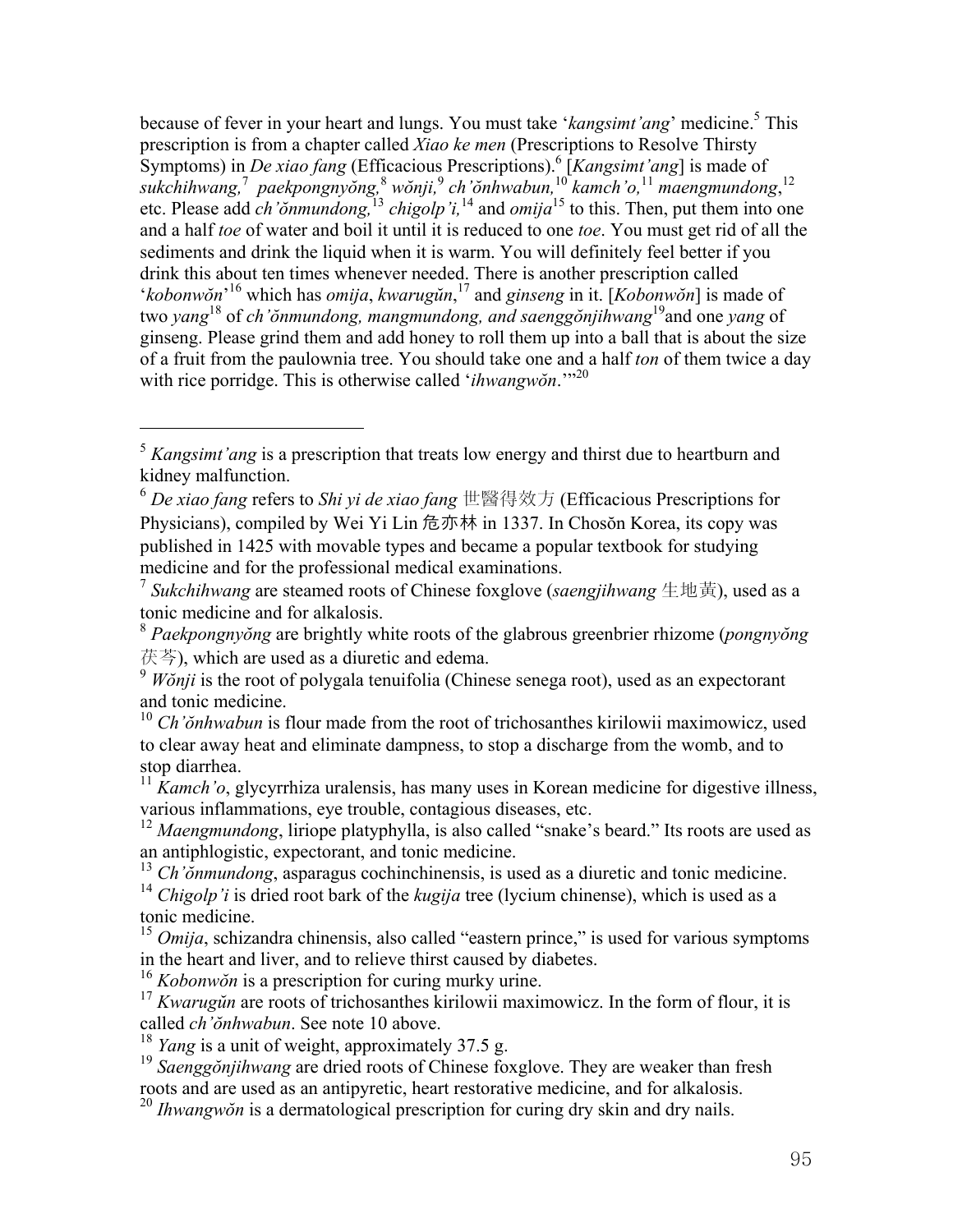#### ---------------------------------------

#### 辛未 七月 十七日 (眉巖日記草 3:129)

自今月朔間患淋 頃日 連服五苓散 乃巡行時 過三十里 未得放溺 忍小便之所致也 昨日 始覺其由 以語金福熙 福熙亦以爲然

### 1571 년 7 월 17 일 (미암일기초 3:129)

이달 초부터 임질이 걸렸다. 근래 오령산을 계속 복용했다. 그것은 곧 순행할 때, 삼십리가 지나도록 소변을 보지 못하고 참아서 생긴 병이다. 어제 비로소 그 이유를 깨닫아 김복희에게 말하니 복희도 역시 그럴것 같다고 했다.

### 1571/7/17 (*Miam ilgi ch'o*, 3:129)

I have suffered from urinary troubles  $(im)^{21}$  since the first day of this month. [So] I took *oryŏngsan* 22 medicine continuously. I became ill because, during the official tour, I could not use the outhouse and therefore held my urine for more than thirty *li*. I finally realized the cause [of the illness] yesterday. I told Kim Pok-hŭi about it and he agreed on [what I said].

--------------------------------

辛未 七月 十八日 (眉巖日記 3:130)

問金福熙以余自頃日下部虛冷大小便頻數之由 福熙曰 遂 [逐:역자주]日坐高樓納涼 外雖可喜 而下實疎冷 請自今以葱鹽 蒸熱熨之 更不宜坐樓 只坐窓外受禮數 還入房決公事 日亦漸涼 不可不煖下云云

### 1571 년 7 월 18 일 (미암일기 3:130)

김복희에게 내가 근래로부터 하부가 허하고 냉하고, 대소변을 자주 보는 이유를 물었다. 김복희가 말하길, "날마다 높은 누각에 앉아 더위를 피하시니, 몸밖으로는 즐겁지만 하부는 실제로 허하고 냉해집니다. 청컨대 지금부터는 파와 소금을 쪄서 [하부를] 문질러 주시고, 다시는 높은 누각에는 앉지 마시고, 다만 창밖에 앉아 인사만 받고, 방에 들어와서 공사를 처결하십시요. 날이 또한 점점 서늘해지니 하부를 따뜻하게 해야만 합니다"라고 하였다.

### 1571/7/18 (*Miam ilgi*, 3:130)

 $\overline{a}$ 

I asked Kim Pok-hŭi about the cause of the hollow chill in my lower body and my frequent defecation and urination over the past several days. Kim Pok-hŭi said, "You frequently sit on high pavilions to avoid the heat. Even though it is pleasant for the outer body, the lower body truly gets chilled. From now on, please steam green onions and salt until hot and then apply them [to your lower body]. Moreover, it is not good to sit on

<sup>&</sup>lt;sup>21</sup> In traditional medicine, *im*  $\frac{1}{2}$  if refers to symptoms of frequent yet disruptive urination and discomfort.

<sup>22</sup> *Oryŏngsan* is diuretic medicine to fix urination problems caused by such diseases as gonorrhea. It is also effective for treating diarrhea.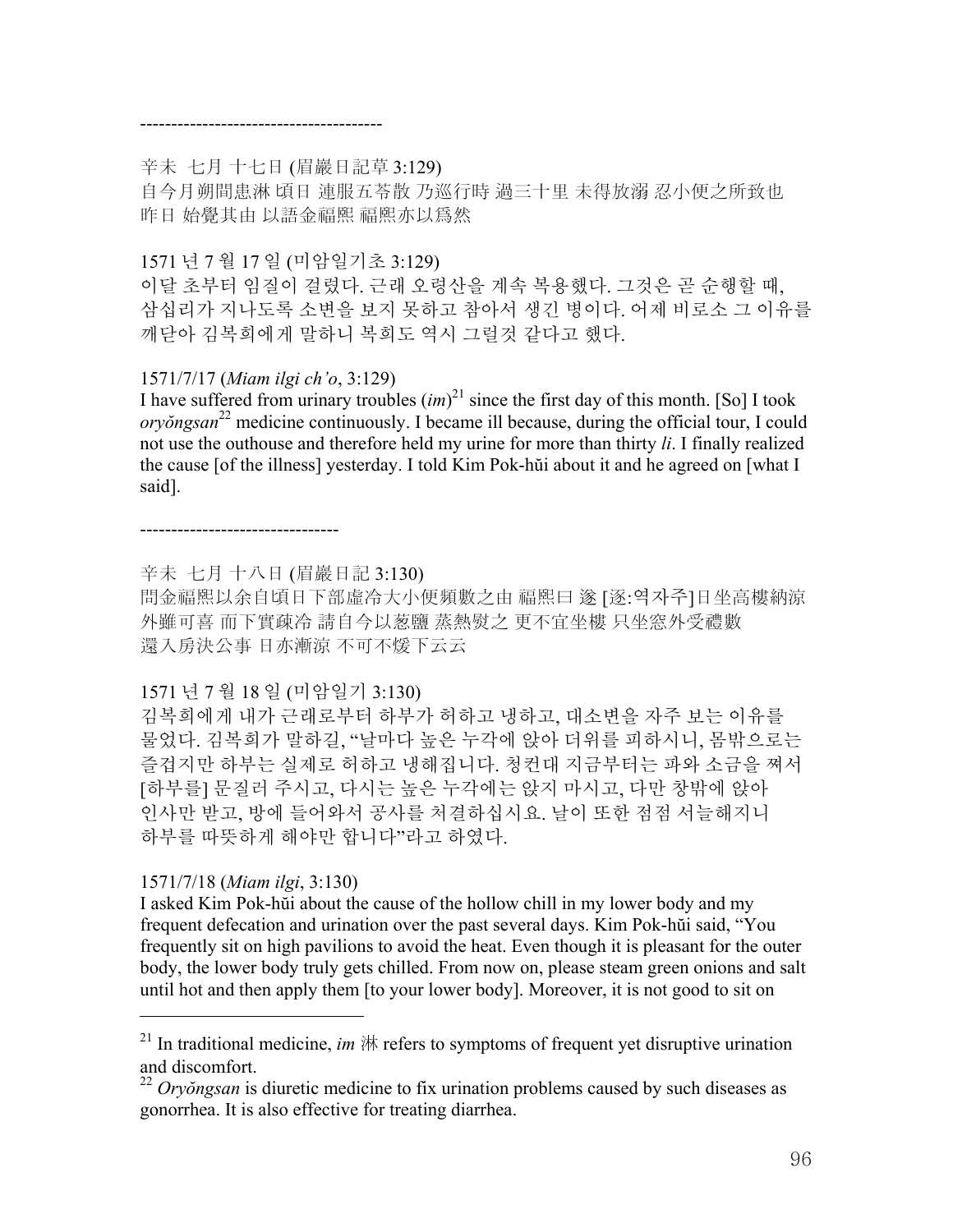pavilions. Just sit outside the window and receive greetings [from visitors] and return into room to deal with official affairs. The days grow cold. You cannot but keep your lower body warm."

------------------------------------

辛未 八月 二十六日 (眉巖日記草 3:149) 見海南書 知夫人患血淋 乃前日染我之淋疾 而我則以經過四五十里 不放溺 而得之也

1571 년 8 월 26 일 (미암일기초 3:149) 해남에서 온 편지를 보고 부인이 혈임에 걸린 것을 알았다. 이는 전에 나의 임질에 감염된 것인데, 나는 사오십리를 지나며 소변을 보지 못해서 얻은 것이다.

1571/8/26 (*Miam ilgi ch'o*, 3:149)

I read a letter from Haenam and found out that my wife is suffering from bloody urination. This is [a result of] her contracting urinary trouble  $(imjil)^{23}$  from me a few days ago. As for me, I got this because I traveled forty or fifty *li* without urinating.

---------------------------------

壬申 九月 十二日 (眉巖日記草 3:244)

禺中出門 詣領府事李公鐸宅謁焉 李相公延見于內房 與語從容 其休休有容之量 從善服義之德 藹然於言表 希春 勸大病之氣 愼酒色避風冷 食後行動 勿食重肉助熱之物 相公曰 誠然 聞令公愼攝 希春曰 自二十前不食氷 至今四十餘年 無腹中之疾 相公又問希春寢食 對曰 自四十八歲 雖冬夜 初昏卽臥 食則自少至老 不過四五六合 無加減而有味 相公曰 令公必長壽 辭出 遠赴慕華之西獨松陵 乃丁酉[주:中宗三十二年]榜會 爲宋狀元[주:贊]赴京餞宴而設也 申汝樑· 洪靜· 禹昌齡· 申季衡· 崔墀 皆坐東壁 而余爲之冠 韓脩· 朴裕慶· 朴成健· 金餘慶· 金光頣· 朴春元· 尹渢 坐西壁 待宋同知贊狀元 而卒不至 乃設酌 以洪靜爲白川郡守 明日當去 特行餞盃 余亦餞洪君 而巡盃于他處 日將暮 先出 日未落而到舍

1572 년 9 월 12 일 (미암일기초 3:244)

l

열시 경에 문을 나서서 영중추부사 이탁의 댁에 나아가 뵈었다. 이공께서 나를 내방으로 맞이하여 만났는데 같이 조용히 대화했다. 그 아름답게 포용하는 도량과 선을 따르고 의에 복종하는 덕이 [그분의] 말씀에 아련히 피어올랐다. 유희춘이(나는) 큰 병을 앓은 후 기운을 돕는 것에 대해 권하기를, 술과 여자를 삼가고 바람과 서늘함을 피하고 식사후 움직이며 고기와 같은 열을 돕는 음식은

<sup>23</sup> Here *imjil* could refer to gonorrhea. As for *im* symptoms, see note 21 above. Yu Hŭich'un thinks he came to have urination trouble because he could not release himself for a long time during his travels. This could cause urinary infection and imflammation but not gonorrhea, which is why *imjil* is translated here as more general urinary trouble.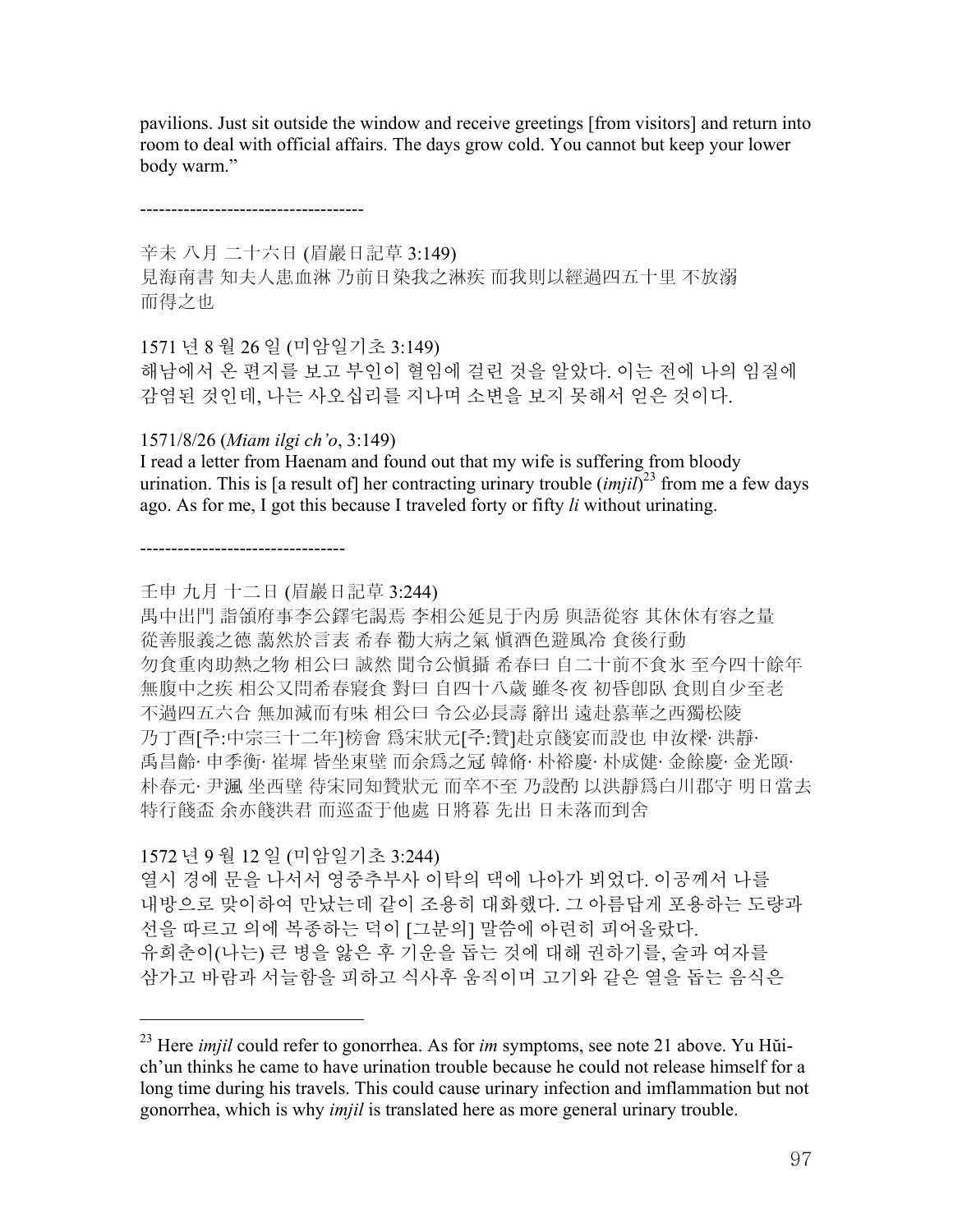먹지 마시라고 하였다. 이공께서 말씀하시길, "진실로 그러합니다. 당신의 삼가 조섭하는 법에 대해 듣고 싶습니다." 유희춘이(내가) 말씀드리길, "[저는] 이십세 전부터 얼음을 먹지 않아 지금 사십여년 그렇게 되었으니 뱃속의 질병이 없습니다"라고 하였다. 이공이 또 유희춘(나)에게 침식에 대해 물으니 [내가] 대답하기를, "48 세 이후로 비록 겨울밤이라도 초혼에 자리에 눕고, 먹는 것은 어려서부터 늙기까지 사,오,육홉에 불과하여 더하거나 덜하지 않으나 맛이 있습니다." 이공께서 말씀하시길, "공께서는 장수하시겠습니다." [나는] 인사하고 나왔다.

멀리 모화관의 서쪽 독송릉에 갔는데, 곧 정유년 과거 합격자 모임에 [그때] 장원한 송찬이 명나라에 가는 전별연이 베풀어지고 있었던 때문이다. 신여량, 홍정, 우창령, 신계형, 최지 등은 다 동쪽 벽에 앉았고, 나는 맨 윗자리에 앉았다. 한수, 박유경, 박성건, 김여경, 김광이, 박춘원, 윤풍은 서쪽 벽에 앉아서, 장원한 동지 송찬을 기다렸는데 끝내 오지 않았다. 이에 술자리를 베풀었는데, 홍정이 배천군수가 되어 내일 떠나기 때문에 특별히 전별의 술잔을 돌렸다. 나는 또한 홍군에게 전별하고 다른 이들에게도 술잔을 돌렸다. 날이 장차 저물려하여 먼저 나왔다. 해가 지기 전에 집에 도착하였다.

#### 1572/9/12 (*Miam ilgi ch'o*, 3:244)

 $\overline{a}$ 

In the morning around ten o'clock, I went out and visited the residence of Minister Yi T'ak  $(1509-76)^{24}$  Minster Yi received me in the inner room, and I conversed with him quietly. He is such a beautiful, broad-minded person and has the virtue of pursuing kindness and yielding to uprightness. His words reflect his magnanimity and virtues. I (Yu Hŭi-ch'un) recommended a way to recover from a serious disease, saying that he should neither drink nor have sex, and should stay away from wind and coldness, that he should move around after a meal, and that he must not eat meat that makes him hot. The minister said, "You are truly right. I wish to listen to your way to take care of yourself and eat well." I (Hŭi-ch'un) responded, "Since I was less than twenty years old, I have not had ice. It has been more than forty years so far. Therefore, I have no stomach diseases." The Minister then asked me (Hŭi-ch'un) about my sleeping and eating [habits]. I (Hŭi-ch'un) replied, "Ever since I turned forty-eight, even on winter nights, I will promptly lay down at dusk. As for food, ever since youth to old age, I never eat more than four, five, or six handsful [of rice per day]. I would not add or reduce [from this amount] and [the meal] has been tasty." The minister said, "Sir, you will truly live long."

Then I left to go far to the west of the Guest Hall of Cherishing China (Mohwagwan), in Toksongrnŭng, where there was a reunion of the passers of the 1537 examination.<sup>25</sup> It was a farewell banquet for first-place passer Song Ch'an (1510–1601),

 $24$  Yi T'ak of Chŏnŭi Yi passed the higher civil service examination in 1535. He served in many prominent posts, including chief state councilor (Yŏngŭijŏng) in 1572. Politically, he had been critical of the Little Yun (Soyun) faction led by Yun Wŏn-hyŏng and Yi Ki.

 $^{25}$  Yu Hŭi-ch'un as well as Song Ch'an passed the lower civil service examination in the field of classics licentiate (*saengwŏn*) in 1537. For Yu's exam record, see Yu Hŭi-ch'un, *Miam chip*, *purok*, 21: *sijang* (http://www.minchu.or.kr/index.jsp?bizName=MM). The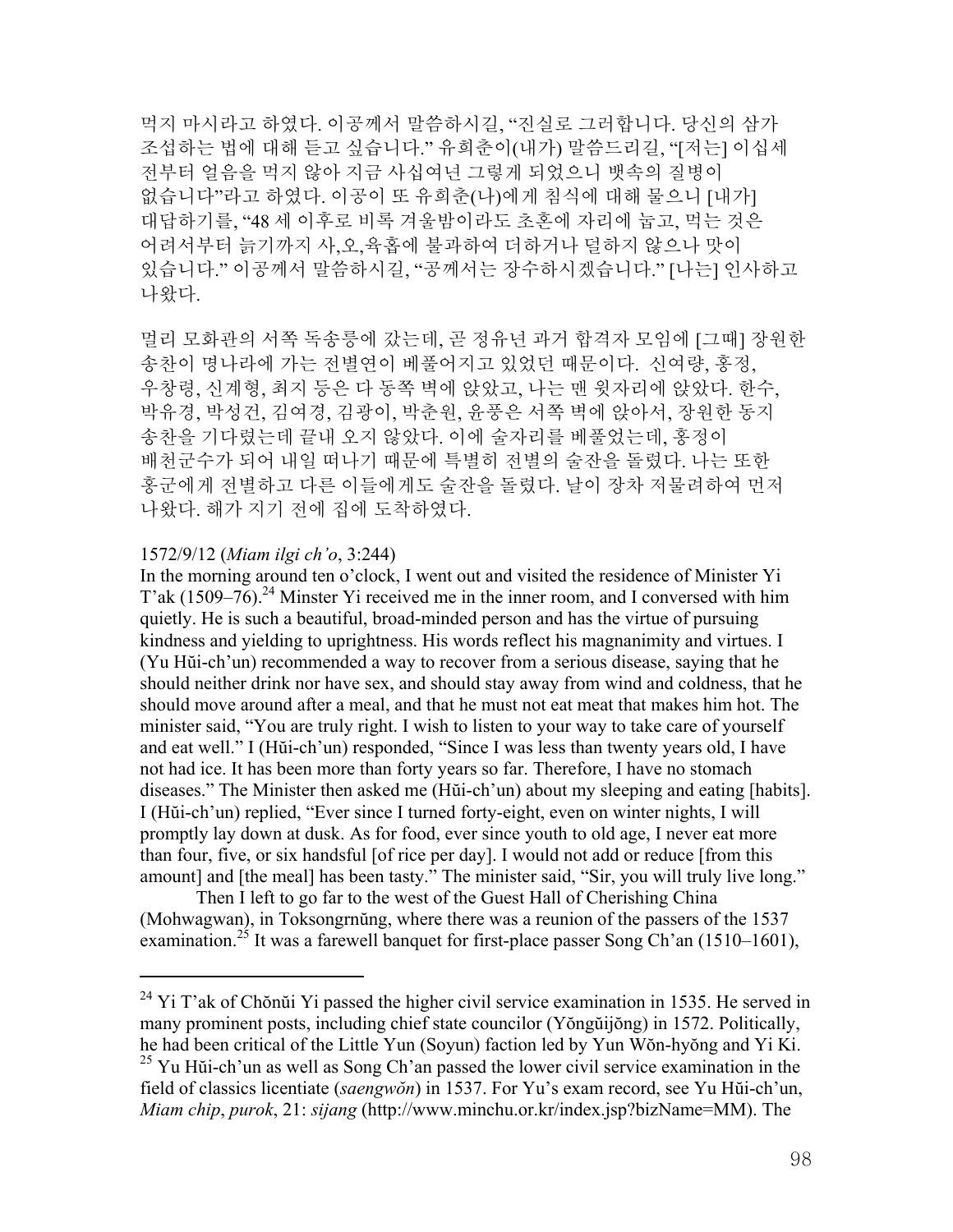who was going to Beijing. Sin Yŏ-ryang, Hong Chŏng, U Ch'ang-ryŏng, Sin Kye-hyŏng and Ch'oe Chi all sat against the east wall, while I sat at the head. Han Yu, Pak Yu-gyŏng, Pak Sŏng-gŏn, Kim Yŏ-gyŏng, Kim Kwang-i, Pak Ch'un-wŏn, and Yun P'ung sat against the west wall. We were waiting on Assistant Director (Tongji) Song Ch'an, firstplace passer of the [lower civil service] examination, but in the end he didn't come. [Thus,] we feasted Hong Chŏng instead, as he was to leave the next day to be the magistrate of Paech'ŏn [Hwanghae Province], and we raised our glasses to him in a farewell toast. I also gave a farewell toast to Hong Chŏng and passed the cup to the others in turn. I left as it was getting dark and arrived [home] just before the sun set.

### 壬申 十二月 十六日 (眉巖日記草 3:327)

-------------------------------------

又啓 小臣近以華使接待時別雲劒 以足疾辭免 而未能詳陳 蓋臣五歲而遭瘡疹 左脚 有大腫 父母誤加針刺 因成蹇脚之疾 臣之足疾 非如脚氣腫痛之比 强壯之時 猶可勉 强行步 今年六十而衰 不堪久立 以是辭免別雲劒耳 旣罷 歸玉堂 與入番尹卓然·柳成 龍 校正禹貢一日所講而出 遂詣藏義洞尹判校剛元之喪次 致餠果之奠 余自讀祝文 而再拜而歸

### 1572 년 12 월 16 일 (미암일기초 3:327)

또 아뢰기를, "소신이 명나라 사신을 접대할 때 별운검에 임명되었는데, 발병 (족질) 때문에 사임하였습니다만, 상세히 [그 이유를] 아뢰지 못하였습니다. 제가 다섯 살 때 창진이 생겨서 왼쪽 다리에 큰 종기가 생겼는데, 부모님께서 침을 잘못 놓아서 다리가 저는 병이 생겼습니다. 신의 발병은 각기병이나 종기와 같은 병에 비교할 수 없습니다. 제가 강성할 때에도 오히려 힘써 억지로 걸어 다녔는데, 이제 나이가 육십이 되어 쇠해서 오래 서있는 것을 견디지 못하여서 별운검의 직을 사임하였던 것입니다."

이에 [주강을] 마치고 옥당(홍문관)으로 돌아가서 번을 서고 있는 윤탁연, 유성룡과 함께 <우공> (서경의 편명) 에서 하루 강독할 것을 교정하고 나왔다. 장의동 판교 윤강원의 상가집에 나아가 떡과 과일로 전을 올리고 나는 혼자 축문을 읽고 두 번 절하고 돌아왔다.

### 1572/12/16 (*Miam ilgi ch'o*, 3:327)

 $\overline{a}$ 

And I also presented, saying, "Your humble servant was the Bearer of the Cloud Sword (Pyŏlungŏm) at the reception of the Ming mission, but because of the ailment on my foot, I declined the duty. Yet I have not explained the matter thoroughly. When your servant was in his fifth year, I suffered from an abscess formed on my left foot. My parents misused acupuncture and so I developed a crippled foot. The foot ailment of your servant

list of lower exam passers of 1537 is not available through on-line *sama pangmok* at: http://people.aks.ac.kr/index.jsp (accessed on August 7, 2009), and thus it is not possible to know whether all the banquet participants listed in this entry are Yu and Song's fellow alumni.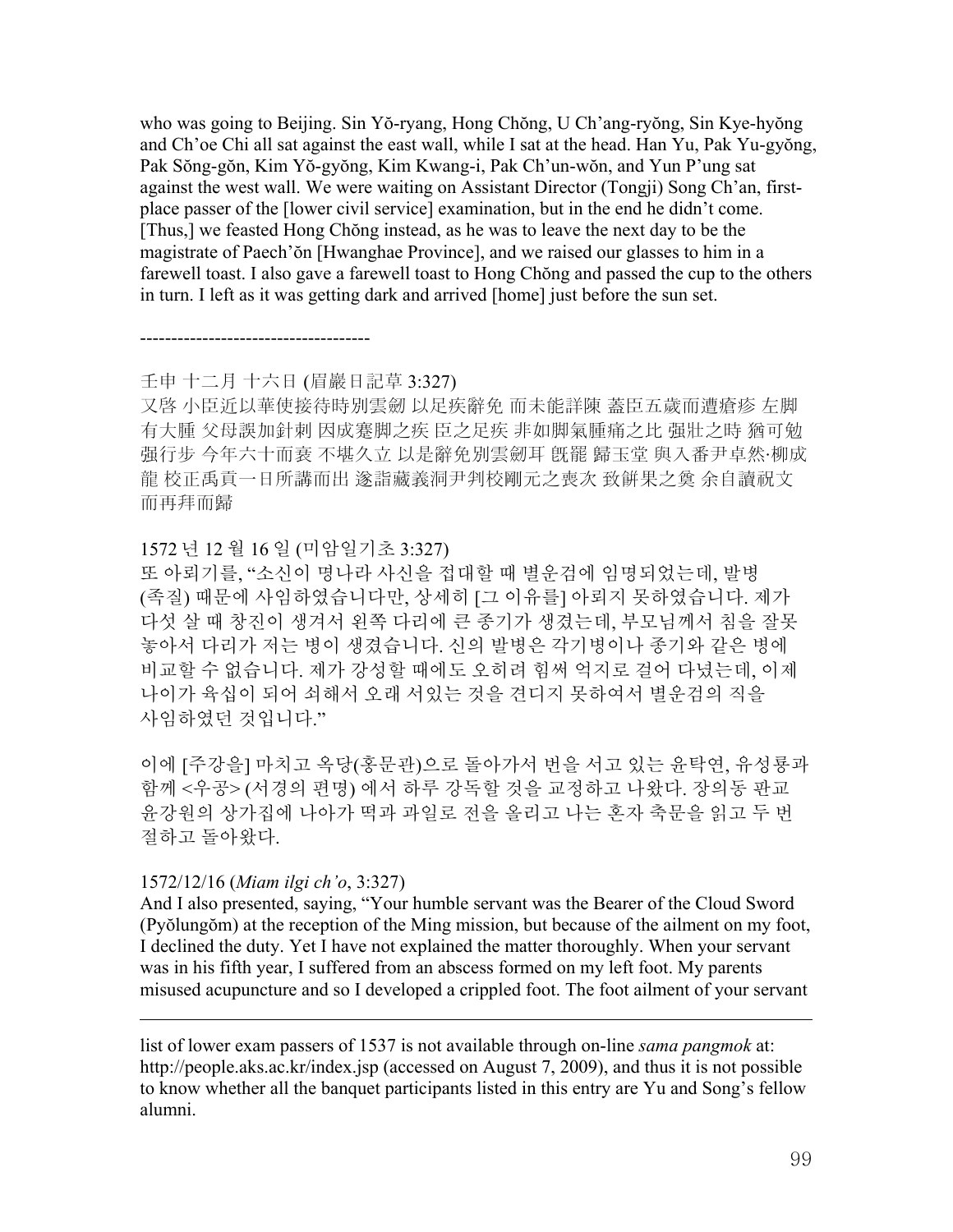is not to be compared to the pain and swelling of beriberi. When I was strong and fit, I could still manage walking. Now that I am sixty years of age and enfeebled, I cannot bear to stand for a long time. And so for this reason, I declined [the honor] of the Bearer of the Cloud Sword."

After [the lecture] was over, I returned to the Jade Hall<sup>26</sup> and with Yun T'ak-yon (1538–94) and Yu Sŏng-nyong (1542–1607), who were on call, edited the day's lecture on the chapter "*Yu gong*"<sup>27</sup> and then departed. After that, I arrived at the funeral of Editor (P'yan'gyo) [of the Office of Diplomatic Correspondence (Sŭngmunwŏn)] Yun Kangwŏn  $(2-1572)$ ,  $^{28}$  [living in] Changŭidong. I put out an offering of rice cakes and fruit. I read the elegy myself and with two prostrations, I returned.

-----------------------------------

甲戌 二月 初九日 (眉巖日記草 4:265)

妻言 聞諸姑夫人言 甲戍年[주:中宗九年]春 闔家病疫 唯希春生數月獨免 今年 乃自正德甲戌 循環六十一年也 余曰 正德甲戌[주:中宗九年]二三月一家之病 希春自少聞知矣 先夫人 夢見天使給衣于希春 已而果免 今適數周 豈非前定

# 1574 년 2 월 9 일 (미암일기초 4:265)

아내가 말하길, "시어머님의 말씀을 들었는데 1514 년 봄에 온 집안에 전염병이 들었는데, 오직 희춘이 태어나 몇 개월 됬는데 홀로 면했다고 하셨습니다. 올해는 1514 년으로부터 61 년이 되었네요." 내가 말하길, "1514 년 2,3 월에 든 집안의 병에 대해서는 희춘도(나도) 어렸을 때부터 들어 알고 있소이다. 돌아가신 어머니께서 꿈에 천사가 희춘에게 옷을 주는 꿈을 꾸었고 이윽고 과연 [병에 걸림을] 면했지요. 지금 60 주년을 맞았으니 어찌 이미 정해진 운명이 아니겠소."

### 1574/2/9 (*Miam ilgi ch'o*, 4:265)

---------------------------------

 $\overline{a}$ 

My wife said, "I heard my mother-in-law saying, 'In the spring of the *kapsul* year, the whole family caught an infectious disease. Only Hŭi-ch'un, who was then only a few months old, did not catch it.' This year is the sixty-first year from that *kapsul* year (1514), passing one complete cycle [of sixty years]." I replied, "Since I was a child, I (Hŭi-ch'un) had heard about the fact that the whole family became ill in the second and third month of the *kapsul* year (1514), during the reign of the Ming Emperor Zhengde (r. 1505–21). My deceased mother once dreamt that a heavenly messenger gave clothes to me (Hŭich'un). Then I was indeed safe from getting sick. Now that I have fortunately completed one round [of the sixty-year cycle], wasn't that predestined beforehand?"

<sup>&</sup>lt;sup>26</sup> Jade Hall (Oktang) refers to the Office of Special Counselors (Hongmungwan 弘文館).

<sup>27 &</sup>quot;*Yu gong*" is a chapter in the *Book of Documents* (*Shu jing* 書經).

 $^{28}$  Yun Kang-wŏn passed the higher civil service exanimation in 1539 and was banished to Kangjin because he was implicated to the incident of Yangjae Post Station in 1547, the same incident that incriminated Yu Hŭi-ch'un. Yun was freed from exile in 1570.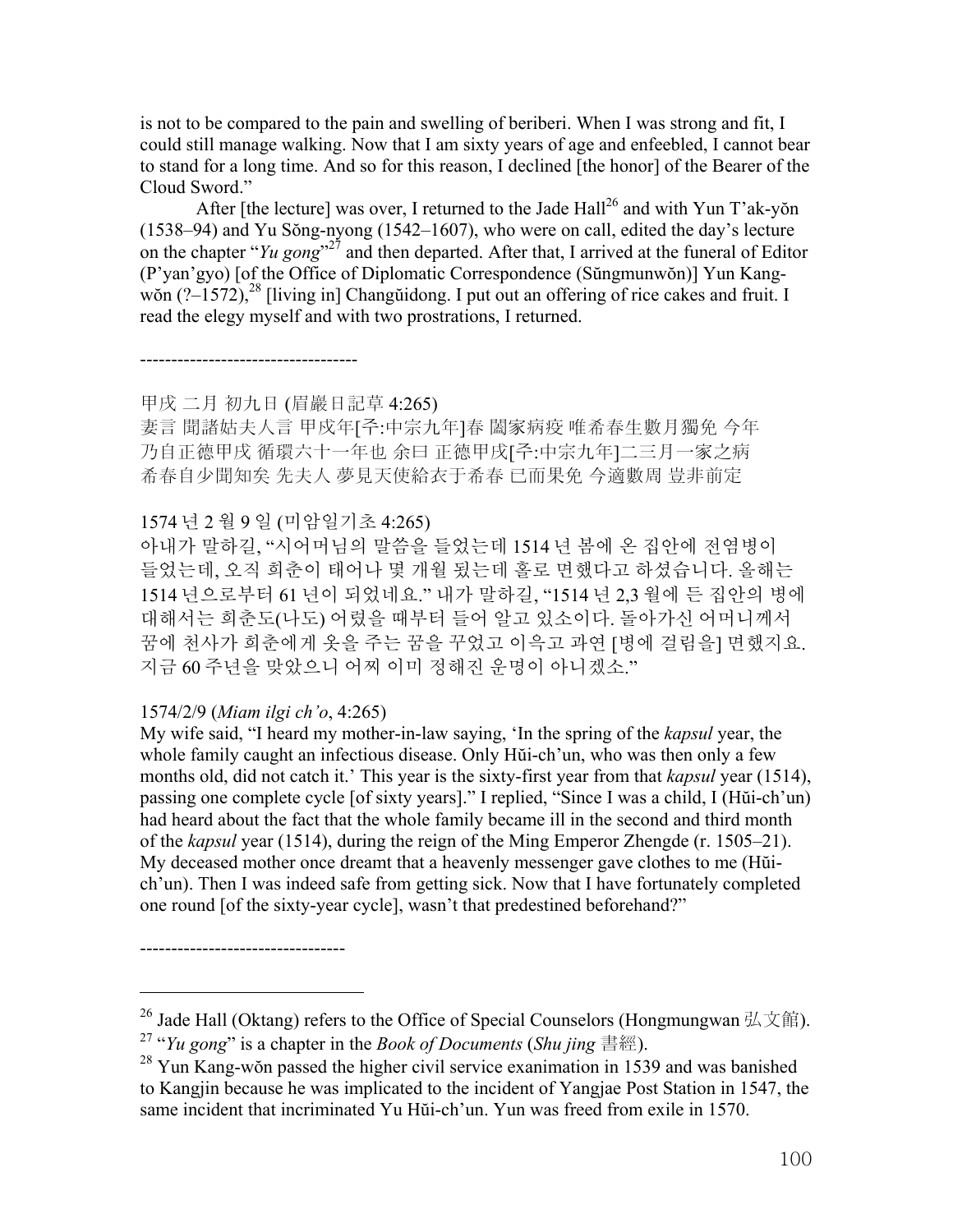甲戌 二月 十九日 (眉巖日記草 4:276) 午時 蛇床子一兩 煎湯洗下部 卽外腎

1574 년 2 월 19 일 (미암일기초 4:276) 오시에 사상자 한 냥을 끓여서 하부를 씻었는데 즉 외신(고환)이다.

### 1574/2/19 (*Miam ilgi ch'o*, 4:276)

Somtime between 11 a.m. and 1 p.m., I boiled one *yang* of *sasangja* and used it to wash my lower part, my scrotum.

-----------------------------------

甲戌 二月 三十日 (眉巖日記草 4:287) 浸蛇床子煎湯

1574 년 2 월 30 일 (미암일기초 4:287) 사상자 끓인 물에 [고환을] 담그어 씻었다.

1574/2/30 (*Miam ilgi ch'o*, 4:287) I boiled some *sasangja* and soaked and washed [my lower part] with it.

甲戌 閏 十二月 三日 (眉巖日記草 5:12)

------------------------------------

余以鼻火證不差, 招掌務吏, 令送書寫官宋忠祿, 書呈辭單子云, 臣矣段, 本以尫羸孱 弱之人, 今月初一日, 始叱感冒風寒, 鼻涕咳嗽, 四肢倦痛, 差復遲速, 未易的期, 經筵 重地, 久曠職事, 極爲未安, 臣矣職乙良, 本差爲白只爲, 詮次善 啓云云

# 1574 년 윤 12 월 3 일 (미암일기초 5:12)

내가 비화증이 차도가 없어서 업무를 맡은 아전을 불러 서사관 송충록을 보내주게 하여 사직서를 쓰게 했는데, [사직서에 쓰기를], "신은 본래 다리도 절고 몸이 약한 사람으로 이달 초하루에 비로소 풍한에 접촉이 되어서 콧물이 계속 나고 가래가 생겨서 사지가 나른하고 쑤십니다. 회복이 더디어서 [병이 언제 나을지] 기약을 쉬이 할 수 없습니다. 경연은 중요한 자리인데 오래 직무를 비울 수 없는 것이므로 심히 미안합니다. 저의 직책은 본직을 체직시켜 주시기를 이러한 이유로 아룁니다."

### 1574/intercalary 12/3 (*Miam ilgi ch'o*, 5:12)

My nasal inflammation did not improve. Thus I called in the clerk in charge and had him fetch Song Ch'ung-nok, a scribe, and have [Song] write my letter of resignation, which stated, "Your humble servant is essentially a cripple and weak in health. On the first day of this month, I was contracted by wind and cold. I have runny nose all the time and bring up phlegm. My four limbs are lazy and aching. Recovery is slow and I cannot readily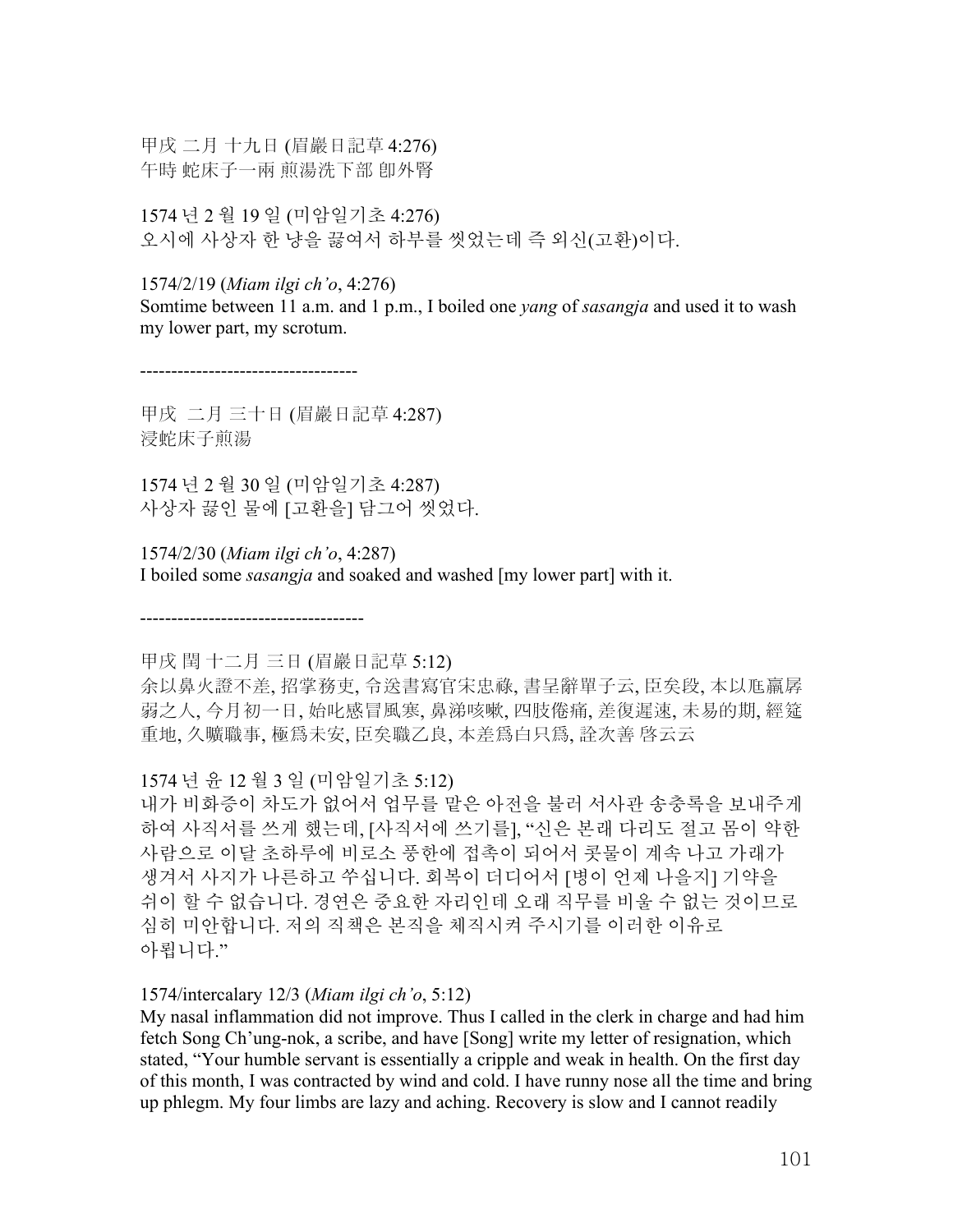expect when I will get better. Royal lectures are important, and I cannot vacate my post [of a lecturer] for long. I feel so badly [for my absence at the royal lecture]. [Therefore] I humbly [request Your Majesty] to relieve me of my post."

-----------------------------------

甲戌 閏 十二月八日 (眉巖日記草 5:13)

因金君睟 聞初六日經筵, 睟等啓曰, 副提學柳希春, 感寒疾, 若因其再三呈辭伊而遞之, 則非隨才用長之道, 乞勿遞降, 上曰, 頃日, 柳希春請降內冊校正以入, 予適遭慈殿未寧之憂, 未卽搜降, 而希春又呈病, 予心缺然, 睟曰, 柳希春本以弱質, 累日以別雲劍, 夙夜擧動 又入直七八日, 因成感冒, 上曰, 有差病出仕之理, 上問睟曰, 柳希春自云不能文章, 信否, 對曰, 希春天資聰明, 長於記誦 詞章非其所長.

1574 년윤 12 월 8 일 (미암일기초 5:13)

김수에게 초육일경연에 대해 들었는데, 김수 등이 계하여 아뢰되, "부제학 유희춘이 독감에 걸렸는데, 만약 두,세번 사직서를 올린 것으로 인하여 체직시키면, 재주를 따르고 장점을 쓰는 도가 아닙니다. 체차시키지 마시기를 바랍니다." 왕이 말씀하기를, "근래 유희춘이 궐내의 책을 내려주기를 청하며 교정하여 올리겠다고 청했는데, 마침 자전께서 편치 못한 근심이 있어서 바로 책을찾아 내려주지 못하였는데, 유희춘이 또 병에 대해 사직서를 올리니 내 마음이 안되었다." 김수가 아뢰되, "유희춘은 본래 약질로서 여러 날 별운검으로 아침 일찍부터 밤까지 거동한데다, 칠팔일 입직하면서 감기에 걸렸습니다." 임금께서 말씀하시되, "병이 차도가 있으면 근무하러 나올 것이다." 임금께서 김수에게 물어 가로되, "유희춘은 스스로 문장에 능하지 못하다고 하는데, 그러한가?" 김수가 대답하여 가로되, "유희춘은 타고난 자질이 총명하며 기억력이 좋습니다만, 사장을 잘하지는 못합니다."

### 1574/intercalary 12/8 (*Miam ilgi ch'o*, 5:13)

 $\overline{a}$ 

I heard about the royal lecture of the sixth day through Kim Su (1537–1615). Kim Su and others said to the king, "Yu Hŭi-ch'un, first counselor of the Office of the Special Counselors (Pujehak), has contracted a cold. If Your Majesty accepts his resignation on account of his numerous letters of resignation, that is not the way of placing the suitable man in the right position and the utilizing his good qualities. We beg you not to accept his resignation." The king said, "A while ago, Yu Hŭi-ch'un requested that I lend him some royal books so that he can amend them and return them back to the court. At the time, I encountered the problem of the Queen Mother, $^{29}$  who was feeling unwell, so I could not locate and grant him the books. And then now he has again requested [that he permitted] to resign; I am truly disappointed." Kim Su replied, "Yu Hŭi-ch'un has been in delicate health since childhood, but after serving as the Bearer of the Cloud Sword (Pyŏlungŏm)

<sup>&</sup>lt;sup>29</sup> Queen mother here refers to Queen Insun (1532–75), late King Myŏngjong's primary consort.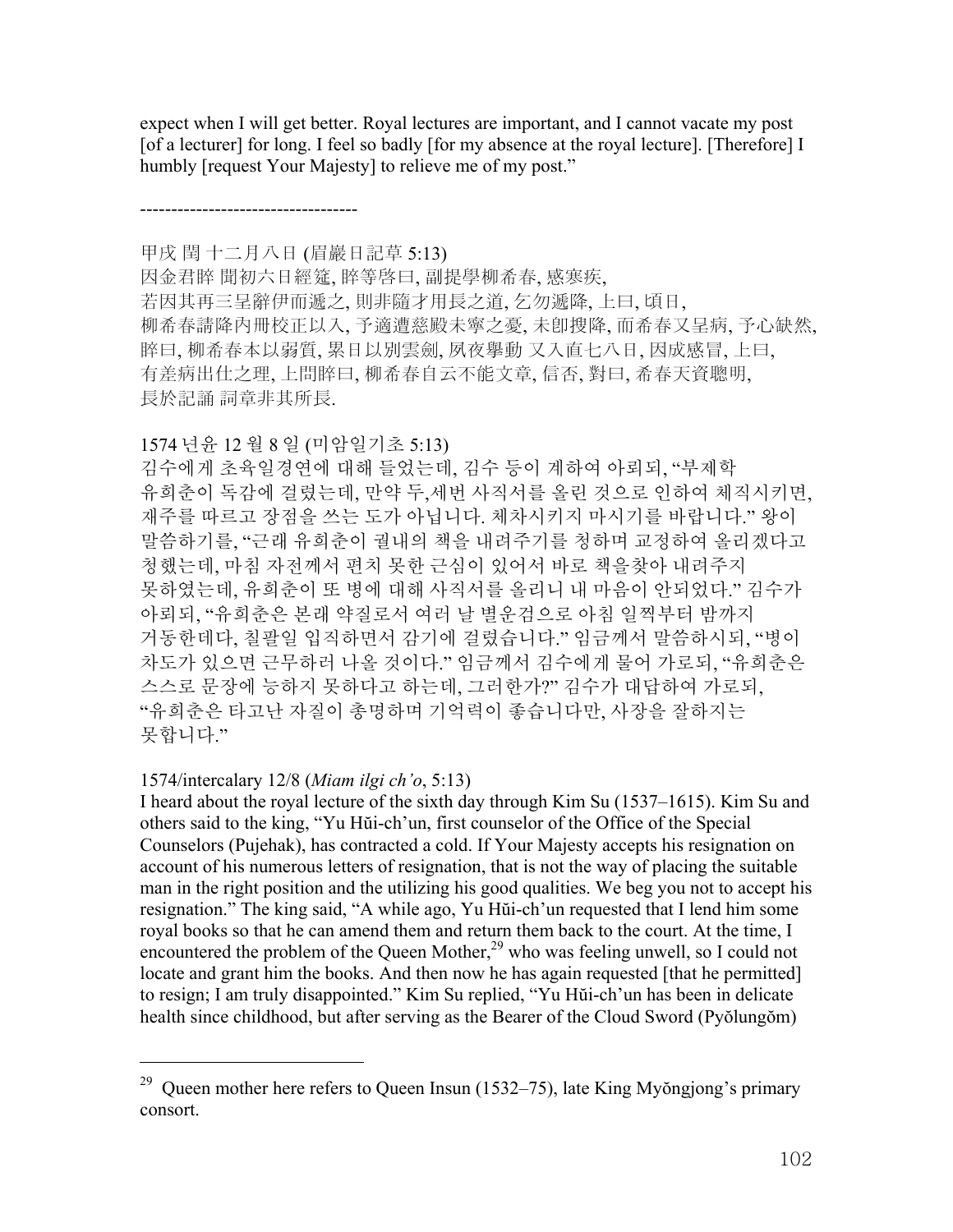and working day and night for seven, eight days, he caught a cold and became sick." The king said, "He will certainly return to his post as soon as he becomes well again." He then asked Kim Su, "Yu Hŭi-ch'un says he is not versed in writing, but can it be true?" Kim Su replied, "Yu Hŭi-ch'un is very gifted, but his poetry and writing are not as good as his memorizing [of the classics]."

-------------------------------------

乙亥 十一月 初四日 (眉巖日記草 5:64–65) 朝飯時 又落一齒 余之上齒盡落 只有一箇 每食物 合口軟嚼 如牛呵 始識韓詩之味也

1575 년 11 월 4 일 (미암일기초 5:64–65) 아침식사 중에 또 이가 빠졌다. 내 웃니는 다 빠지고 단지 하나만 있다. 매번 음식을 먹을때 입을 오므리고 씹어서 소가 되새김질 하는 것같이 한다. 한시(한유의 '치락(齒落)'시)의 맛을 비로소 알겠다.

1575/11/4 (*Miam ilgi ch'o*, 5:64–65)

While eating breakfast, another of my teeth fell out. All my top teeth have fallen out, and now I only have one left. Every time I eat something, I pucker my lips and gums and eat my food like an old cow chewing her cud. I have begun to realize the taste (meaning) of Han Yu's(768–824) poem.<sup>30</sup>

------------------------------------

乙亥 十一月 十二日 (眉巖日記草 5:71–72)

夕 珍原醫員朴漢懋來謁 問治下冷 對曰 擣胡椒 和於綿子 傳故布以附外腎 問治微渴 對曰 宜服淸心蓮子飮 可製於潭陽 又渴則宜斷酒云

1575 년 11 월 12 일 (미암일기초 5:71–72)

저녁에 진원에 사는 의원 박한무가 와서 나를 배알하였는데 [나는] 하냉을 치료하는 것에 대하여 물었다. [박한무가] 대답하기를, "호초를 빻아서 목면씨에 섞어서 헝겊에 붙여서 외신에 붙이십시요." 미갈을 치료하는 것에 대에 물의니, 대답하되, "마땅히 청심연자음을 복용해야하는데 담양에서 조제할 수 있습니다. 또 갈증이 있으면 술을 끊으셔야 합니다." 라고 한다.

1575/11/12 (*Miam ilgi ch'o*, 5:71–72)

 $\overline{a}$ 

This evening the physician from Chinwŏn, Pak Han-mu, came to see me. I asked the treatment for the chills in my lower body. He answered, "Mix ground pepper with cotton seeds, spread it on an old rag and stick it to your testicles." I [then] asked him how to treat dry mouth, and he answered, "You should take '*ch'ŏngsim yŏnja ŭm*'(heart-clearing

 $30$  Han Yu's poem refers to a poem he composed in his later vears, often called a "poem" of losing teeth" beginning with "Last year lost a tooth, This year lost another…"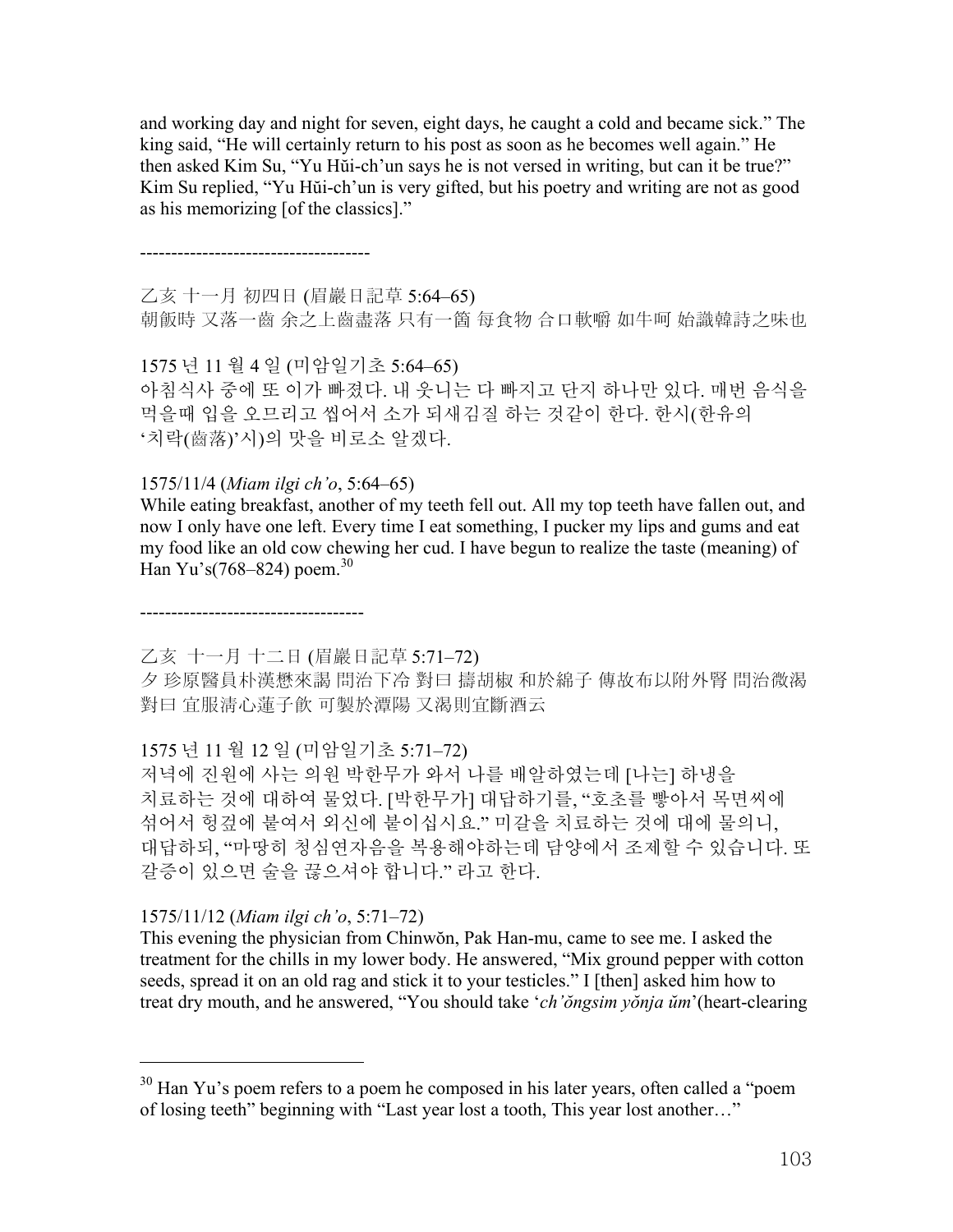lotus seed drink).<sup>31</sup> It can be made in Tamyang, but if you have dry mouth again you should stop drinking alcohol."

----------------------------------

乙亥 十二月 十三日 (眉巖日記草 5:90–91) 頃日 醫朴漢懋以爲 腎冷虛則渴 余與光雯 以爲當著兒狗皮袴 而狗皮當求於興德

1575 년 12 월 13 일 (미암일기초 5:90–91) 근래에 의원 박한무가 외신이 냉하고 허하면 갈증이 생긴다고 말했다. 그래서 내가 광문과 더불어 말하기를, 마땅히 강아지 가죽으로 바지를 만들어 입어야겠으며, 강아지 가죽은 흥덕에서 구해야겠다고 했다.

1575/12/13 (*Miam ilgi ch'o*, 5:90–91)

The other day, the physician Pak Han-mu explained that renal chill and weakness lead to dry mouth. I talked to [Yu] Kwang-mun,<sup>32</sup> [who said] that I should wear puppy-skin trousers. And, the skins should be procured from Hŭngdok.

-----------------------------------

丙子 正月 二十八日 (眉巖日記草 5:125) 余自著狗皮配外腎 外腎向溫

1576 년 1 월 28 일 (미암일기초 5:125) 나는 개가죽을 착용해서 외신에 붙게 했다. 외신이 따뜻해지게 되었다.

1576/1/28 (*Miam ilgi ch'o*, 5:125) Ever since I put on the dog skin on to cover my scrotum, my scrotum has been warm.

----------------------------------

 $\overline{a}$ 

丙子 四月 初八日 (眉巖日記草 5:177)

得東人經驗方治腎氣虛損 小便滑數 蔘 笭 萸 薯圓 欲造服 以夫人言 服水煮木香元 一丸 痢卽差

1576 년 4 월 8 일 (미암일기초 5:177)

<<동인경험방>>에 신장의 기의 허함을 치료하고 소변이 자주 나오는 [증상의] 치료법을 얻었는데, 인삼과 도꼬마리, 산수유, 마를 환으로 만들어 복용하고 싶다. 부인의 말로 인하여 수자목향원 한 알을 먹었는데 이질에 즉시 차도가 있었다.

<sup>31</sup> *Ch'ŏngsim yŏnja ŭm* is a prescription to treat chronic gonorrhea, kidney or bladder inflammation, and others.

<sup>&</sup>lt;sup>32</sup> Yu Kwang-mun was Yu Hŭi-ch'un's grand-nephew, a grandson of Yu's older brother Yu Sŏng-ch'un.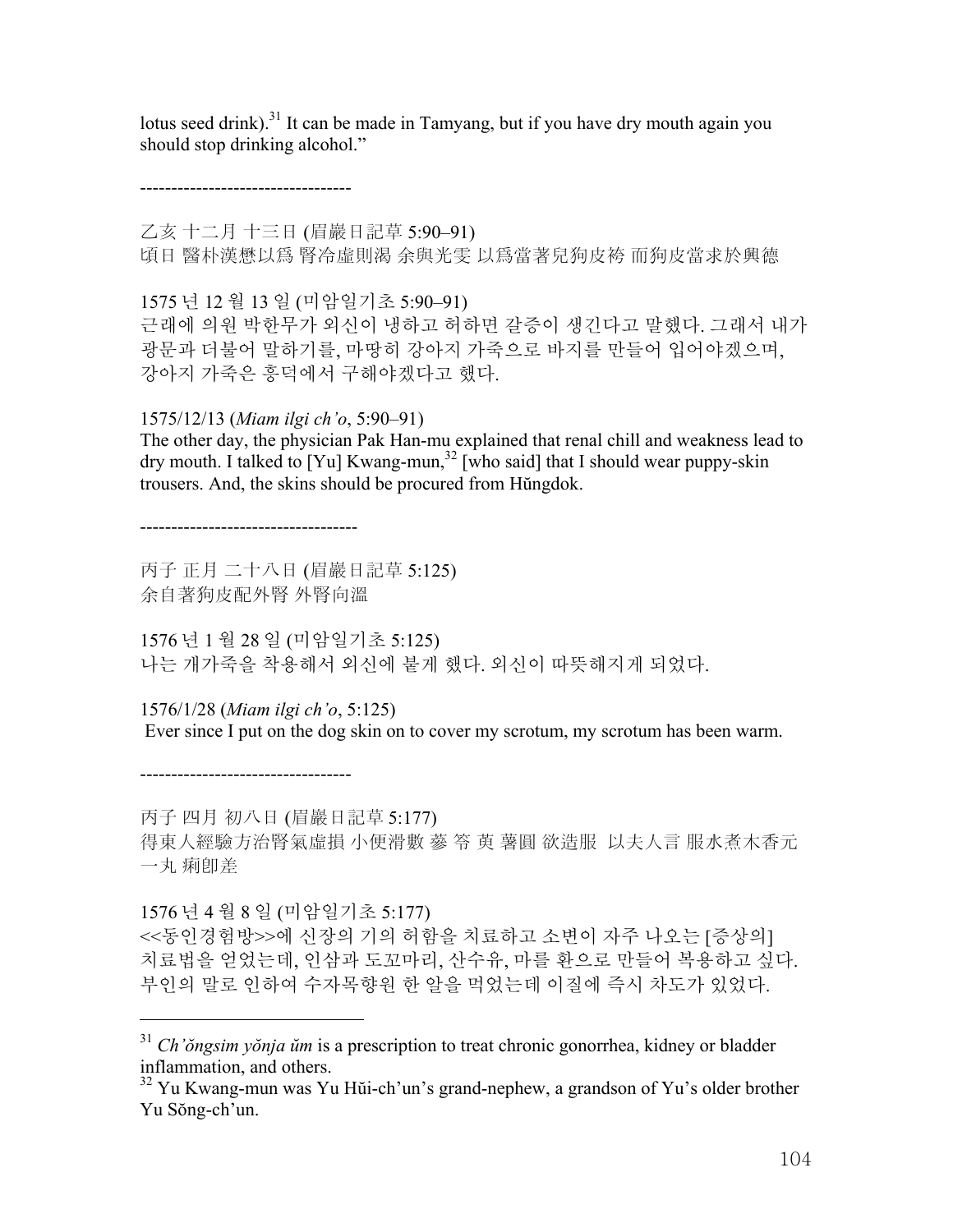#### 1576/4/8 (*Miam ilgi ch'o*, 5:177)

I got the remedy for treating renal weakness and incontinence with urine from the *Experimental Treatments of the Eastern People* (*Tongin kyŏnghŏm pang*).33 I want to make a pill with ginseng, tuckahoe, evodia fruit, and Korean yams and take it. At my wife's recommendation, I took a pill of *sujamokhyangwŏn*.<sup>34</sup> My dysentery improved immediately.

------------------------------------

丁丑 五月 十一日 (眉巖日記草 5:316)

勞熱大發, 飮食減小, 小便赤黃, 沈困就枕, 故呈辭單子曰, 臣段, 遠路驅馳上來, 勞熱 大發, 不能飮食, 伏枕困吟, 旬日之間, 勢未差復, 經筵重地, 不可久曠, 至爲惶悶, 臣矣 職遞差事.

○自余之始患勞熱也, 初以謂輕可之病, 自初九初十日以後, 頻服藥, 氣雖尙困, 熱 大退矣.

十三日

柳典翰成龍, 頃日上疏, 蒙許近地之守令, 吏曹入啓, 不可重外而輕內, 請勿外補, 上 從之

○ 通津儒生爲縣監趙憲, 明其復讐之誠, 而實無他腸

十四日

病患極重, 不得日記, 十五日卒

#### 1577 년 5 월 11 일 (미암일기초 5:316)

피로하여 열이 크게 났다. 음식을 줄였다. 소변이 황색이었다. 몸이 너무 피곤하여 취침하였다. 사직서를 올려 말씀드리되, "신은 먼 길을 달려 올라와서 피곤으로 인하여 열이 많이 나서 음식을 먹지 못합니다. 누워서 신음한 것이 열흘이 되었는데 차도가 없습니다. 경연은 중요한 자리여서 오래 비워둘 수 없으니 지극히 황공합니다. 체직시켜주시는 일로 [아룁니다]."

○ 내가 처음 피곤하여 열이 나기 시작할 때 가벼운 병으로 생각하였다. 9 일 10 일 이후부터 자주 약을 복용하니 기가 아직 곤하나 열은 많이 내렸다. 5 월 13 일

전적 유성룡이 근래 상소하였는데, 가까운 곳의 수령으로 발령해주기를 바라는 것이었다. 이조에서 계하기를 외방을 중히 여기고 조정을 가볍게 할 수 없으므로 외직을 허락하지 말라는 뜻으로 하니, 임금께서 그것을 따랐다.

○ 통진의 유생들이 현감 조헌을 위해, 그가 복수하려는 뜻이 [있었지] 진실로 다른 마음은 없었다는 것을 밝혔다.

5 월 14 일

 $\overline{a}$ 

<sup>33</sup> *Tongin kyŏnghŏm pang* is a medical manual referenced in a few other medical books of Chosŏn Korea. Its compilers and publication dates are unknown.

<sup>34</sup> *Sujamokhyangwŏn* is a prescription to cure dysentery.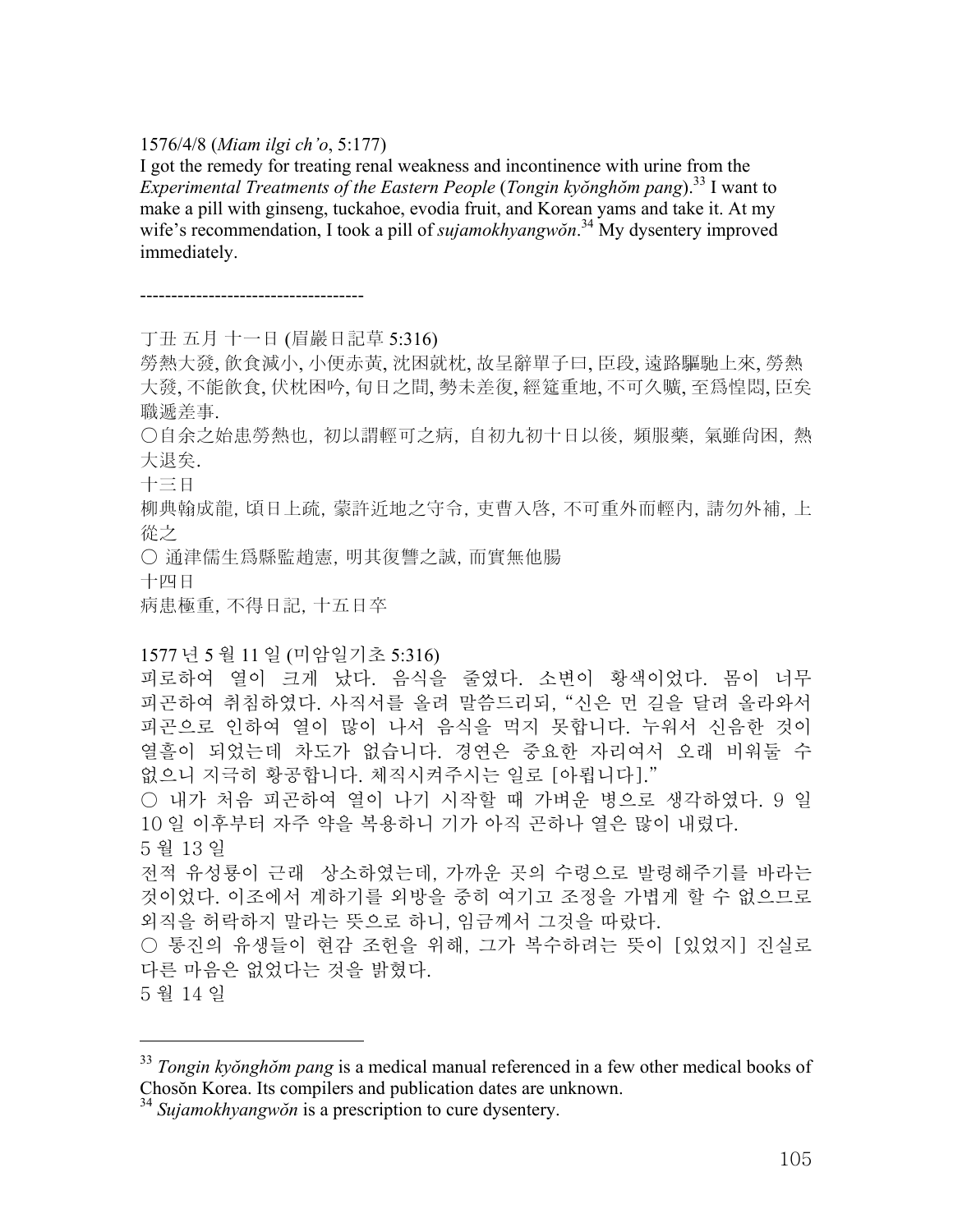# 병환이 아주 위중하여 일기를 쓸 수 없었고, 15 일에 돌아가시다.

# 1577/5/11 (*Miam ilgi ch'o*, 5:316)

○ Fever caused by fatigue was severe. [I] reduced food and liquid intake. Urine was redish and yellowish. [I] was so tired and fell asleep. Therefore, I submitted a letter of resignation, saying, "I came in a rush such a long distance to come up to [Seoul]. Because of fatigue, I have severe fever and I can neither eat nor drink. I have been lying in bed groaning for the last ten days, and there is no improvement. [The post] of a royal lecturer is important and cannot be left vacant for long, and thus I feel very regretful. Your humble servant [asks] to be relieved of the post."

○ When I began to have fever due to fatigue, I thought of it lightly. From the ninth or tenth [of this month], I took medicine frequently. Although I feel still tired, my fever has dropped quite a lot.

# 5/13

Yu Sŏng-nyong, librarian of the Royal Academy (Chŏnjŏk), submitted a memorial recently to request an appointment of magistracy close to [his home district?]. The Ministry of Personnel opined not to grant his request because it is not proper to put more weight on provincial affairs while lightening court business. The king followed [the ministry's recommendation].

○ Confucian students of T'ongjin cleared [the matter] on behalf of Cho Hŏn, magistrate [of T'ongjin?], [by saying that he] only wanted to revenge and had indeed no other intention.

# 5/14

 $\overline{a}$ 

[His] illness was extremely critical and thus [he] could not write his diary. [He] passed away on the fifteenth.<sup>35</sup>

------------------------------------

天癸吟贈夫人 (眉巖日記草 5:324)

人嗟衰老我崢嶸 天癸來時意自平 鬚白尙多頭潤黑 牙殘却喜眼精明 胸藏萬卷脣無澁 睡穩三更息屛聲 更欲修書三百冊 擬將事業紹朱程

폐경에 대하여 읊은 시. 부인에게 줌. (미암일기초 5:324) 남들은 쇠로를 탄식하지만 내 아직 건강하여 폐경의 때가 와도 내 뜻은 저절로 평온하네 흰 수염은 오히려 많지만 머리카락은 윤기 나고 검으며 어금니는 쇠잔해도 도리어 눈 밝은 것이 기쁘네 가슴에는 만권 책을 품었고 입술은 깔끄럽지 않으며 잠을 자는데 삼경에 숨소리가 조용하다네 다시 삼백권의 책을 쓰고 싶어라

 $35$  This entry of the fourteenth day was apparently not written by Yu H $\ddot{\rm{u}}$ i-ch'un.